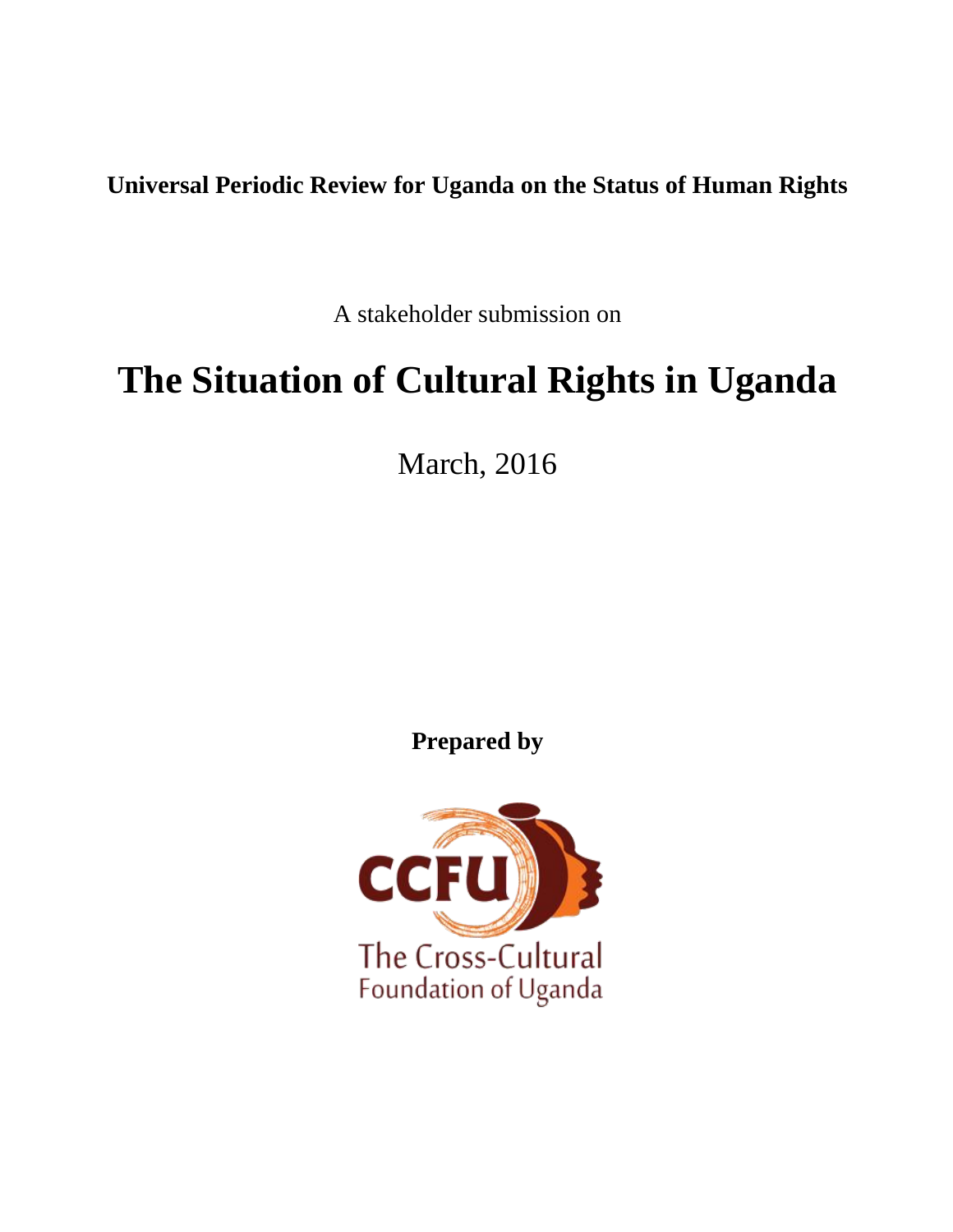## **About The Cross-Cultural Foundation of Uganda**

The Cross-Cultural Foundation of Uganda (CCFU) is a Ugandan NGO dedicated to promoting the recognition of culture as vital for human development that responds to our national identity and diversity. The Foundation is based on the belief that the positive aspects of culture can be harnessed to bring about social and economic transformation. CCFU's work has three main components: 'Cultural Rights, Governance and Managing Diversity' focuses on promoting the cultural rights of Ugandans including indigenous minority groups and enhancing an appreciation of cultural diversity; A 'Culture in Development' Approach which involves research and documentation, training and influencing perceptions of culture; and finally 'Cultural Heritage Preservation and Development' which involves heritage education for the youth, supporting people's initiatives to preserve culture such as community museums/cultural centres, and preserving sites and buildings of historical and cultural significance.

While the 1995 Ugandan Constitution (Article 37) provides for people's rights to practice their cultures, the implementation of the activities geared towards the recognition, promotion and protection of cultural rights and diversities of all Uganda's communities equally is rarely in evidence. In 2012, the CCFU initiated a long term and multi-faceted programme to enhance the cultural rights of Ugandans.

The Foundation partners and collaborates with a number of individuals and organizations working on cultural heritage promotion and development at community, national and international levels. Some of them participated in the development and reviewing of this report.

For further information about the Foundation kindly visit [www.crossculturalfoundation.or.ug](http://www.crossculturalfoundation.or.ug/)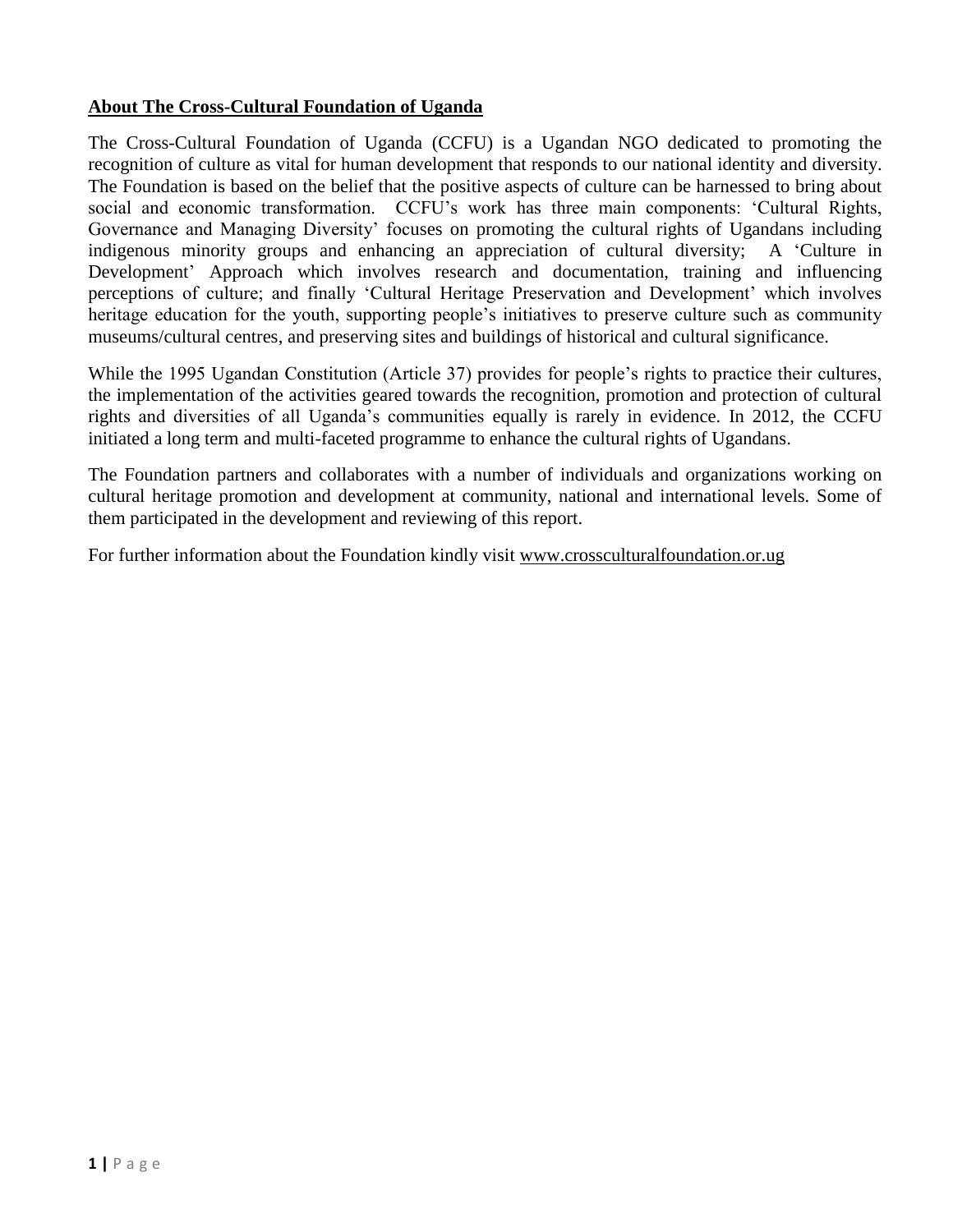# **A) Summary**

**1.** This submission has been compiled by the Cross-Cultural Foundation of Uganda in consultation with other stakeholders in the culture sector ahead of Uganda's second Universal Periodic Review (UPR) on 3rd November, 2016. It contains information on progress since the UPR in 2011, some issues that existed prior to that UPR and have continued to manifest, and emerging issues concerning the realization of Cultural Rights in Uganda. This report outlines issues related to the Legal and Policy Framework, Resource Allocation to the culture sector, and Accessibility and Quality of Services.

# **B) Legal and Policy Framework**

- **2.** Internationally, Uganda has shown an appreciation of the cultural rights by being a Party to the Universal Declaration of Human Rights and the International Covenant on Economic, Social and Cultural Rights. Uganda has also ratified the 1972 UNESCO Convention on Tangible Cultural Heritage, the 2003 Convention on the Safeguarding of the Intangible Cultural Heritage and the 2005 UNESCO Convention on the Promotion and Protection of Cultural Diversity and Expressions. Under the said 2003 Convention, five of Uganda's cultural elements have been inscribed<sup>1</sup>.
- **3.** In the 2011 UPR, Uganda was encouraged to integrate and harmonize international human rights instruments with domestic laws to ensure effective compliance with the legislations regarding the most vulnerable groups of the population. Some of the international legal instruments such as the 2005 UNESCO Convention on the Protection and Promotion of Cultural Diversity have been ratified but are yet to be operationalized.
- **4. CCFU recommends that the Government of Uganda should domesticate and operationalize the 2005 UNESCO Convention on the Protection and Promotion of the Diversity of Cultural Expressions and all international legal instruments that have been ratified or will be ratified in the aftermath of the UPR 2016, to provide opportunity for access to the much needed technical and financial assistance for cultural development.**
- **5.** Nationally, the 1995, Constitution of Uganda recognizes the importance of cultural identity and the existence of 65 indigenous groups. Under Objective xxiv (a) of the 1995 Constitution, the Government of Uganda commits to ensuring that the social and cultural well-being of the people are respected and stipulates that the State shall promote and preserve the cultural values and practices that enhance the dignity of Ugandans; and shall encourage the development, preservation and enrichment of Ugandan languages. In Article 37, the Constitution specifically provides for cultural rights, stating that, "Every person has a right as applicable to belong to, enjoy, practice, profess, maintain and promote any culture, cultural institution, language, tradition, creed or religion in community with others". The National Culture Policy 2006 further elaborates these commitments and provides the framework for all culture related activities. The Museums and Monuments Policy 2015 was developed to regulate the preservation and promotion of Uganda's tangible heritage. In 2014, Government of Uganda embarked on the processes to review the Historical Monuments Act of 1967, but this is not yet finalized.
- **6. CCFU recommends that Government should fast track the review of the 1967 Historical Monuments Act and to protect cultural and historical properties from the existent rapid and widespread destruction.**

l

<sup>1</sup>http://www.unesco.org/culture/ich/en/lists?display=default&text=&inscription=0&country=00164&multinational=3&type=0 &domain=0&display1=countryIDs#tabs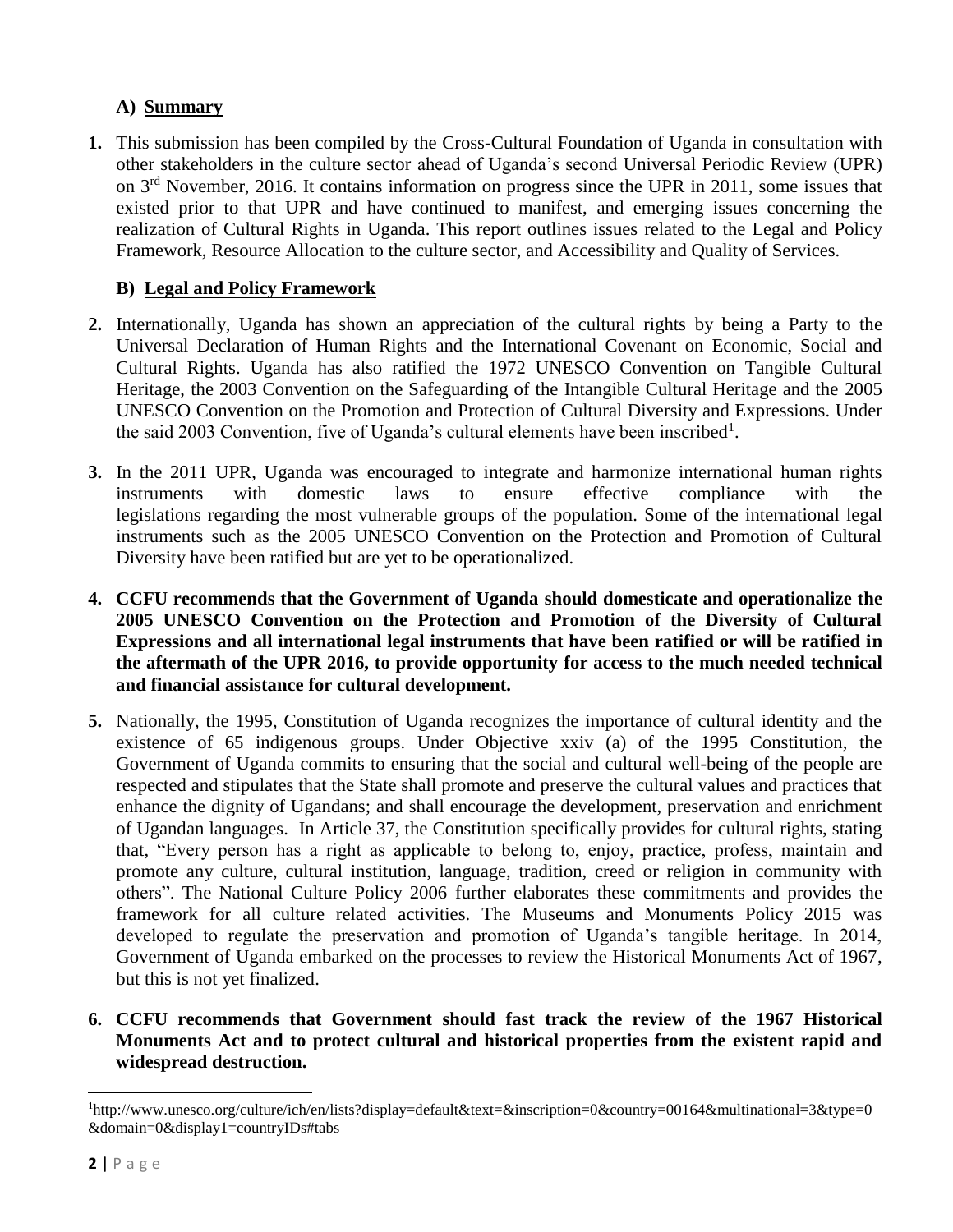- **7.** The 2015 Museums and Monuments Policy and the 2006 National Culture Policy are still largely not implemented.
- **8. CCFU recommends that Government of Uganda should ensure the full implementation of the 2015 Museums and Monuments Policy, and of the 2006 National Culture Policy, so that local initiatives to preserve and promote heritage are supported, and to provide avenues for promotion of cultural tourism, national identity and cohesion.**
- **9.** Following the 2011 UPR, the Uganda Human Rights Commission initiated the National Human Rights Action Plan (NAP). However, the Government parastatals, including the Human Rights Commission, rarely treat cultural rights as part of the mainstream human rights, resulting in inadequate articulation, understanding and respect by policy makers and other development practitioners. It is expected that the NAP will be integrated into the National Development Plan II which will ensure allocation of adequate resources to human rights activities/programmes, including the promotion of cultural rights.
- **10. CCFU recommends that the Government of Uganda should urgently finalize and implement the Human Rights National Action Plan to support the mainstreaming of cultural rights promotion and protection for all Ugandans in the different government programmes implemented by all government ministries and parastatals.**
- **11. CCFU further recommends that the Government of Uganda should facilitate efforts aimed at deepening awareness among its parastatals and the general public about cultural rights and their importance, beyond indigenous minorities, highlighting culture as a foundation for social cohesion, employment and nation building.**
- **12.** The cultural rights of indigenous minority groups are provided for in the 1995 Constitution of Uganda<sup>2</sup> and are recognized in the National Culture Policy 2006. The UPR 2011 recommended that Uganda "pay particular attention to the promotion and preservation of cultural rights of indigenous peoples and ethnic minorities, including the Batwa culture". However, the thematic curriculum under which local languages are used as a medium of instruction in lower primary school, children from indigenous minority groups are disadvantaged because there are no instructional materials and personnel trained in the minority groups' languages.
- **13. CCFU appeals to the Government of Uganda to take affirmative action and support the development of instructional materials, facilitate the training of personnel in indigenous minority languages especially where the indigenous minority population is concentrated, and encourage the Ministry of Education, Science, Technology and Sports through the National Curriculum Development Centre and Uganda National Examinations Board to include them in the national school curriculum.**
- **14.** Regarding political representation of indigenous minority peoples, affirmative action is being reached. Recently, Kamion Constituency was created in Kaabong district for the Ik with an elected Member of Parliament (who is an Ik). In the Districts of Bundibugyo and Ntoroko, indigenous minority groups are adequately represented. However, in many other cases, because of their small population, indigenous minorities suffer from limited political representation, especially at district and national levels. Consequently, laws or policies that have implications on their cultural rights are made without

l

<sup>&</sup>lt;sup>2</sup> The 1995 (schedule 3) Constitution of Uganda; Objective xxiv of the 1995 Constitution of Uganda and Article 37 of the Constitution of Uganda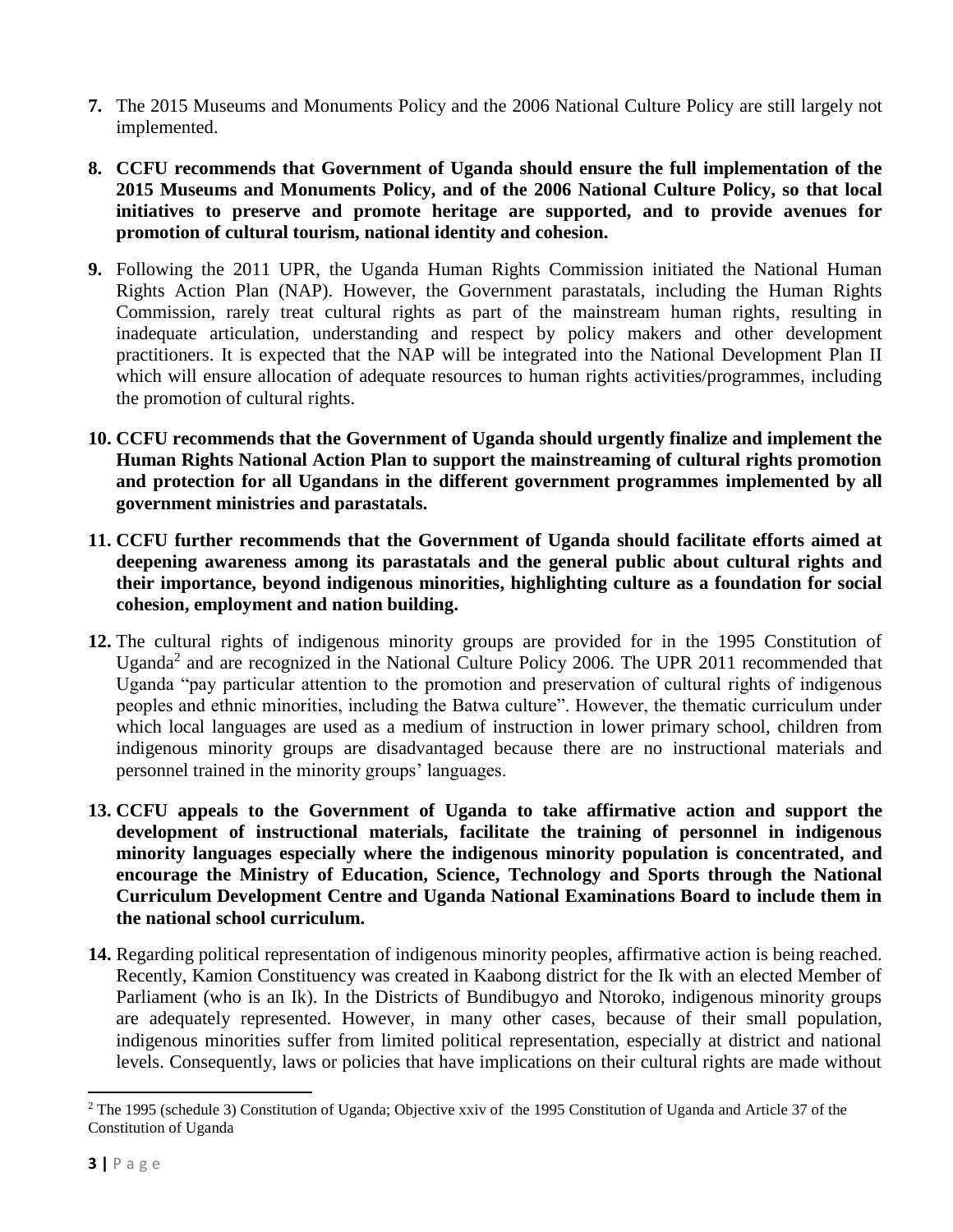their input. The UPR 2011 recommended that Uganda "strengthen efforts to consult indigenous peoples and ensure the effective enjoyment of their economic, social and cultural rights".

- **15.** To this end, cultural leaders from across Uganda have endorsed the proposal to create a National Assembly of Cultural Institutions of Uganda with equal representation for all legitimate traditional cultural communities - including the marginalized and endangered ethnic minority communities. The Assembly will provide opportunities for debate and analysis of policies in view of improving the ethics and operations the cultural institutions and cultural organisations, in order to make the institutions more engaging, inclusive, accountable, and more relevant in the implementation of government policy and international conventions.
- **16. CCFU recommends that the Government of Uganda supports to creation of a National Assembly of Cultural Institutions in Uganda with equal representation of all legitimate cultural communities to provide an opportunity for consultation especially benefitting indigenous minorities without the numbers and resources to enable them achieve political representation.**
- **17.** Article 246 of the 1995 Constitution of Uganda provides for the existence of traditional or cultural leaders in any area of Uganda. Section 9 of the 2011 Institution of Traditional or Cultural Leaders Act provides for the role of traditional or cultural leader to promote and preserve cultural values, norms and practices which enhance the wellbeing and dignity of the people where he or she lives. However, some provisions in the two legislations contradict one another on the issue of the substantive administrative powers of the cultural or traditional leaders to effectively mobilize their subjects to preserve and promote cultural values.
- **18. CCFU recommends that the Government of Uganda reviews the relevant legislations to increase the administrative powers of traditional and cultural leaders, including their important contribution to preservation and promotion of cultural resources and mobilization of resources to sustain their cultural institutions.**

## **C) Resource Allocation**

- **19.** Despite an increase in the national budget from Uganda Shillings 15 to 24 trillion in 2014/15 and 2015/16 FY respectively, and despite the potential contribution of cultural activities, including cultural tourism, to the Gross Domestic Product of Uganda<sup>3</sup>, and notwithstanding the UPR 2011 encouragement for Uganda "to consider allocating adequate resources to culture, including to local bodies in order to promote cultural activities and to ensure protection of traditional knowledge and skills in particular for women," the allocation to the culture sector has remained at a pitiful 0.003% of the National Budget. Many cultural heritage resources in Uganda are at risk because individual owners and cultural institutions suffer from financial constraints and cannot provide adequate protection to the cultural resources.
- **20. CCFU recommends that the Government of Uganda should allocate at least 1% of the national budget, including support to private bodies dedicated to promoting cultural activities that guarantee access, expression and enjoyment of cultural rights by investing in heritage**

l

<sup>3</sup> Uganda National Commission for UNESCO - UNATCOM. (December 2009). *Mapping of Cultural Industries in Uganda.* Kampala: Uganda National Commission for UNESCO - UNATCOM.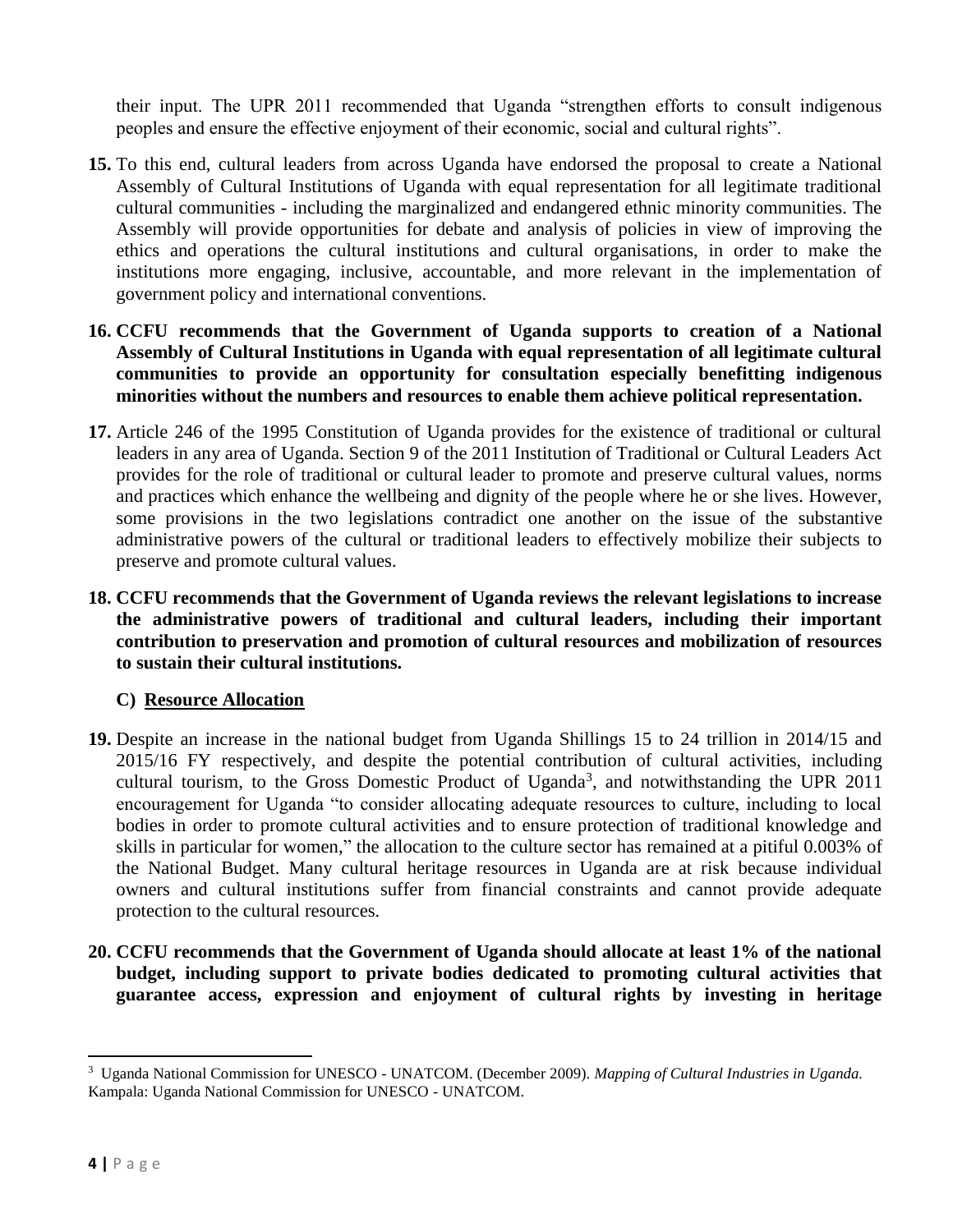**education, setting up and developing cultural infrastructure and investing in cultural tourism based on our rich and diverse national heritage.**

- **21.** Currently there is neither a substantive government Ministry to promote cultural activities, nor a separate budget for cultural activities in Uganda. The development and promotion of cultural activities are divided in two ministries, that is, the Ministry of Gender, Labour and Social Development which houses the Department of Family and Cultural Affairs, and the Ministry of Tourism, Wildlife and Antiquities which houses the Department of Museums and Monuments. Separating efforts to promote cultural heritage activities weakens coordination and management of cultural resources, thus compromising the realization of cultural rights for the people of Uganda.
- **22. CCFU recommends that the Government should create a separate and well-resourced Ministry for Culture to manage Uganda's tangible and intangible elements of culture, develop relevant policies and legislation in support of cultural rights and lobby for adequate funding.**

## **D) Accessibility and Quality of Services**

#### *Role of the private sector*

- **23.** A liberalized culture sector has enabled the private sector<sup>4</sup> to provide for access, expression and enjoyment of culture as an attempt to promote cultural rights and fill the gaps left by the government. However, commoditizing culture leaves out elements that only promote identity, pride and cultural rights, which might lead to situations of cultural rights violation.
- **24. CCFU recommends that the Government partners with the private sector (***through public private partnerships***) to check over commercialization of culture, and to facilitate aspects of culture where private practitioners are reluctant to invest because of their non-profit making nature.**

#### *Ability to safeguard cultural heritage*

- **25.** While there is a recognition that culture has to change with the times, with changing modes of life, with 'modern' education, with a monetized and individualized economy, with better infrastructure and communication, some communities in Uganda are keen to safeguard the positive aspects of their rich and varied cultural heritage. For instance, traditional knowledge and skills, oral traditions, music and language which express their identity are fundamental for the survival of a cultural community. Under the 2003 UNESCO Convention of the Safeguarding of the Intangible Cultural Heritage, five of these intangible cultural heritage items have been inscribed. However, there is no concrete government driven effort to facilitate the preservation of this heritage.
- **26. CCFU recommends that the Government of Uganda should support the documentation and protection, and raise awareness of the significance of both tangible and intangible cultural heritage - history, practices, values and norms, traditional foods and modes of expression.**

## *Access to concerts, theatre, cinema, sport events and other cultural activities by Ugandans*

 $\overline{a}$ <sup>4</sup> These include community museums, performing arts, cultural/creative industries, the film and television industries and visual artists among others.